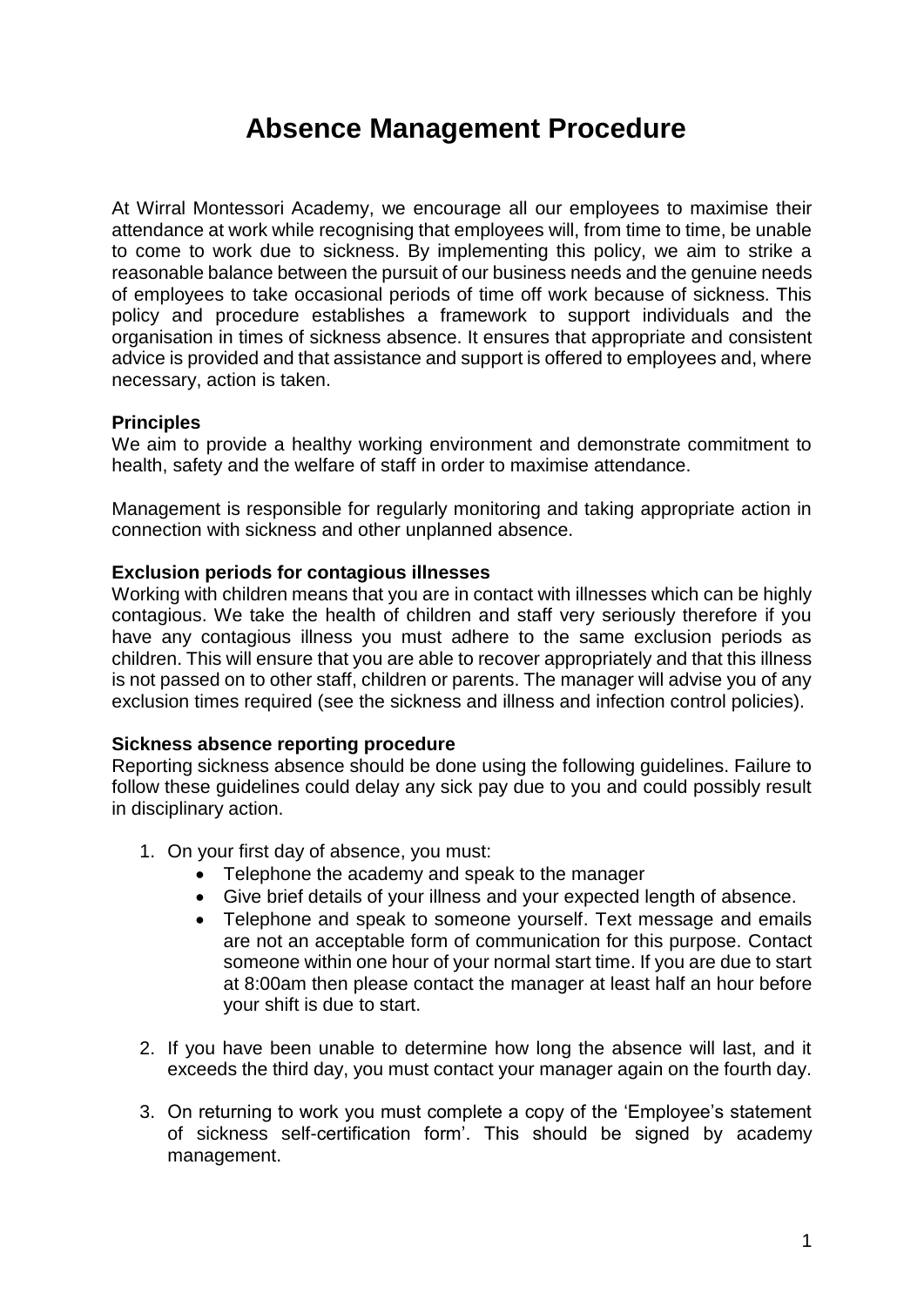- 4. For absences of more than seven consecutive days, you must provide a 'fit note' completed by a qualified medical practitioner for the period of absence.
- 5. After returning to work from any sickness absence leave, a 'return to work' interview may be undertaken by the employee and manager. This will not happen in all circumstances, and we may hold such meetings at our discretion. However, such meetings will normally be held in the following circumstances:
	- Where the absence has exceeded 14 days
	- Where the nature of the illness means that duties on return to work may need to be altered and clarification and/or consultation is required
	- Where a member of staff has had two or more absences in 12 weeks.

During the return to work interview the following will be discussed:

- The reason for absence
- Whether adjustments to the role (on a temporary or more permanent basis) are required and what they are. These might include adjusted work patterns, start and finish times and changes of duties
- Future requirements and expectations, e.g. improved attendance
- The return to work interview should be recorded and signed by both the manager and employee and a copy attached to the employee's file.

Where an employee's attendance record gives cause for concern because of the duration or frequency of absence, this should be brought to the attention of the employee through a discussion with the manager.

Throughout any stage of discussions on sickness absence, employees may be accompanied by a work colleague.

The abuse of sick leave and pay regulations may be classified as misconduct and will be dealt with through the disciplinary procedure.

# **Frequent and/or persistent short-term sickness absence**

Short-term absence may be short periods of one or two days occurring frequently.

Absence of this nature can be identified by one of the following indicators and should be classed as a trigger:

- Four self-certified spells of absence in one calendar year
- A total of 10 working days or more of self-certified absence in one calendar year
- Patterns of absence over a period, e.g. an individual regularly taking Mondays or Fridays off
- Where an employee's attendance record is significantly worse than those of comparable employees, or absence problems have gone on for a considerable length of time.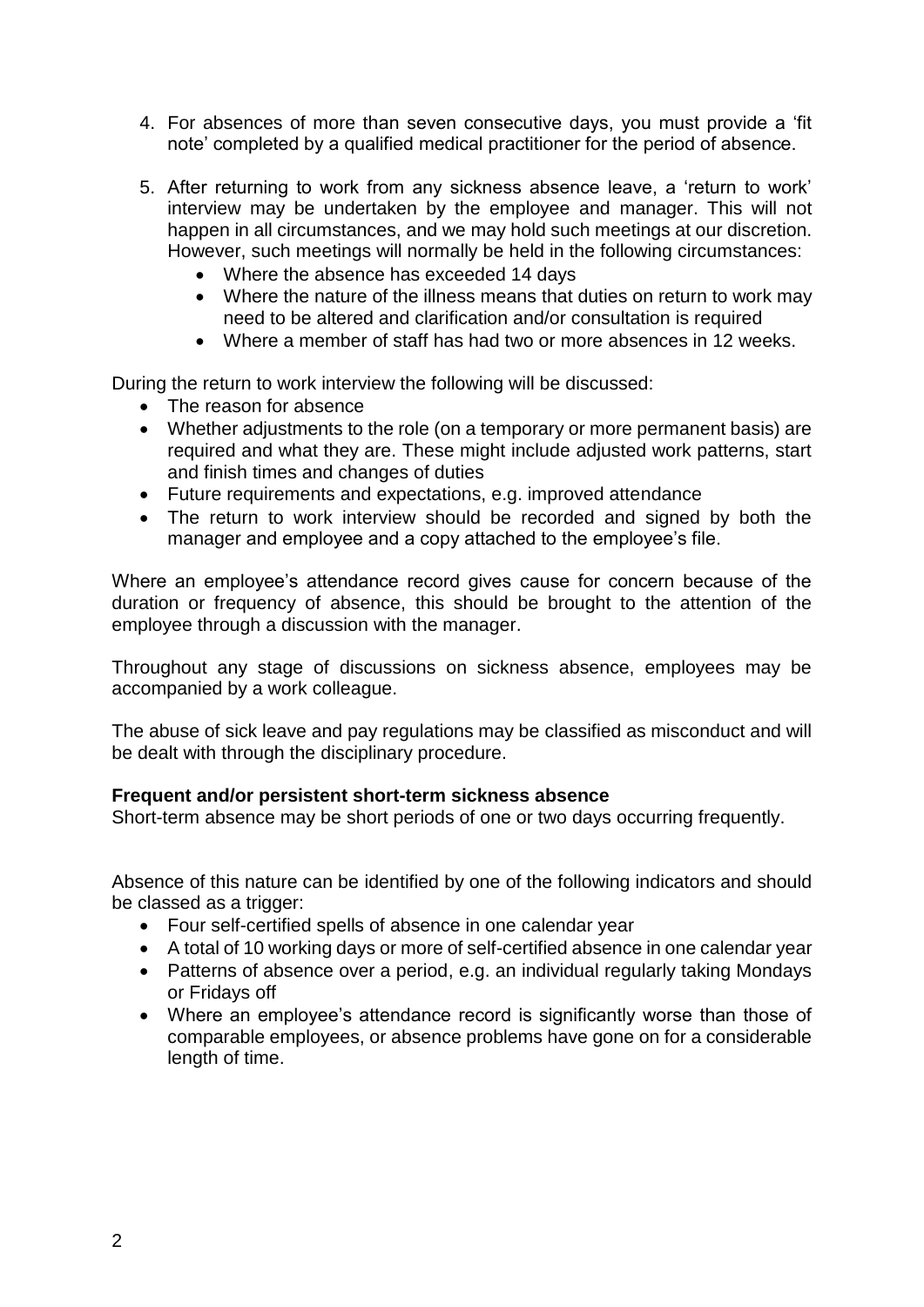# **Long-term sickness absence**

For the purposes of the policy, long-term sickness absence is defined by the academy as absences lasting over one month.

Where absences have lasted over 10 working days or more, the manager should contact the member of staff concerned to obtain an initial assessment of the problem and to offer any further help or assistance.

At this point and where felt appropriate after further assessment of the problem, the manager will arrange a face-to-face meeting or telephone conference between themselves and the member of staff. The meeting should:

- Seek to confirm the reasons and nature of the absence and its likely duration
- Ensure that the member of staff is aware of the academy's concern regarding their health and necessary absence from work
- Give consideration to any personal problems being encountered
- If appropriate, gain agreement from the member of staff to contact their doctor or specialist in order to establish the likely length of absence and the long-term effect on capability in relation to job performance and attendance at work.

If all other avenues have been investigated, the absence continues or, following return to work, the attendance record does not improve, a subsequent meeting should be arranged. At this point, unless there are reasonable grounds to believe there will be an improvement in the foreseeable future, the manager should inform the member of staff that long-term sickness absence due to ill health may put their employment at risk and the possibility of termination by reason of capability or suitability to work with children might have to be considered, taking into account any medical information available.

The position will be reviewed periodically and ultimately it may become necessary from a business perspective to consider termination of employment. In these circumstances, the academy will:

- Review the employee's absence record to assess whether or not it is sufficient to justify dismissal
- Consult the employee
- Obtain up-to-date medical advice through occupational health
- Advise the employee in writing as soon as it is established that termination of employment has become a possibility
- Meet with the employee to discuss the options and consider the employee's views on continuing employment
- Allow a right of appeal against any decision to dismiss the employee on grounds of long-term ill health
- Arrange a further meeting with the employee to determine any appeal
- Following this meeting, inform the employee of its final decision
- Act reasonably towards the employee at all times.

Any decision to terminate employment will be taken by the Owner making sure the capability procedure has been exhausted.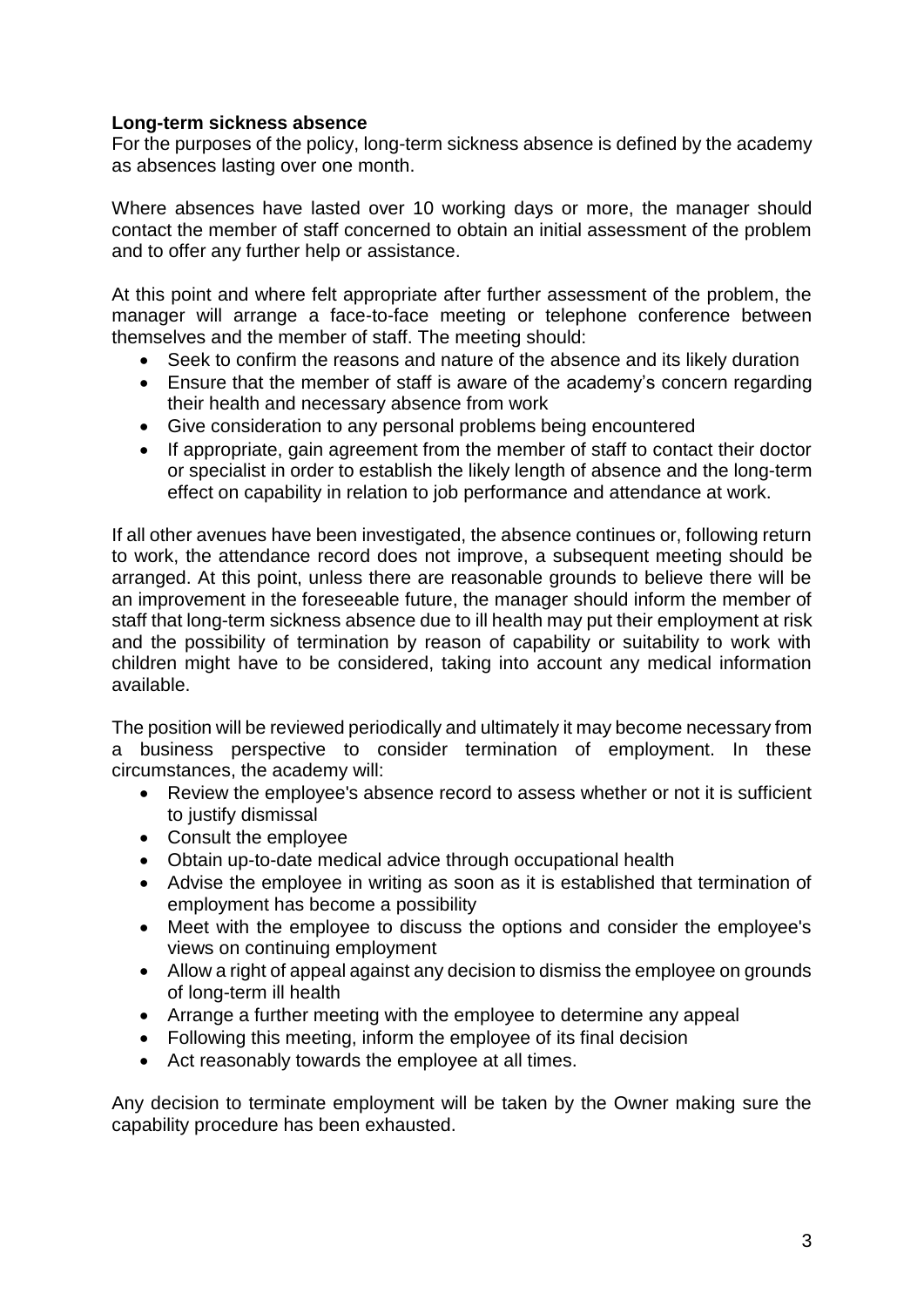# **Occupational health**

The academy reserves the right to request employees to attend an appointment with an Occupational Health Advisor (e.g. consultant, GP) during their employment, if it is reasonably deemed necessary due to sickness absence, changes in health or the role, or where it is necessary to seek an expert medical opinion as to whether or not the employee can fulfil their job role or whether any reasonable adjustments should be made to the employee's role.

The academy will seek to engage the services of an independent Occupational Health Advisor in situations where expert medical opinion is required and work with them to identify the best course of action in circumstances of sickness absence.

# **Access to medical records**

The Access to Medical Records Act 1988 gives individuals the right of access to medical records relating to themselves which have been prepared by a medical practitioner for employment purposes. The Act provides that:

- Employers must gain the consent of employees before requesting reports from medical practitioners
- Employers must inform employees of their rights in respect of medical reports
- The employee has the right of access to the report before the employer sees it, provided appropriate notification is given
- The employer is responsible for notifying the medical practitioner that the employee wishes to have access
- The employee may ask for a report to be amended or may attach a statement to the report
- Having seen the report, the employee may wish to withhold consent to it being supplied.

Where the academy requests further medical information about the health of staff from an individual's General Practitioner or Specialist, or its own occupational health provider, the provisions of the Act will be followed.

Throughout any interviews regarding sickness absence, staff are entitled to the support of and/or representation by a work colleague or recognised trade union representative.

# **Sick Pay**

During the first six months of employment, there is no entitlement to company sick pay. Statutory Sick Pay (SSP) will be paid in accordance with Department for Work and Pensions requirements and no payment will be made for the first three working days in a period of incapacity for work.

# **Company sick pay entitlement**

The academy will pay company sick pay dependent on length of service, as shown below:

- Zero to six months SSP only
	-
- Six months to 12 months weeks full pay per annum
- 
- One year to five years weeks full pay per annum
- 
- 
- Over five years weeks full pay and weeks half pay.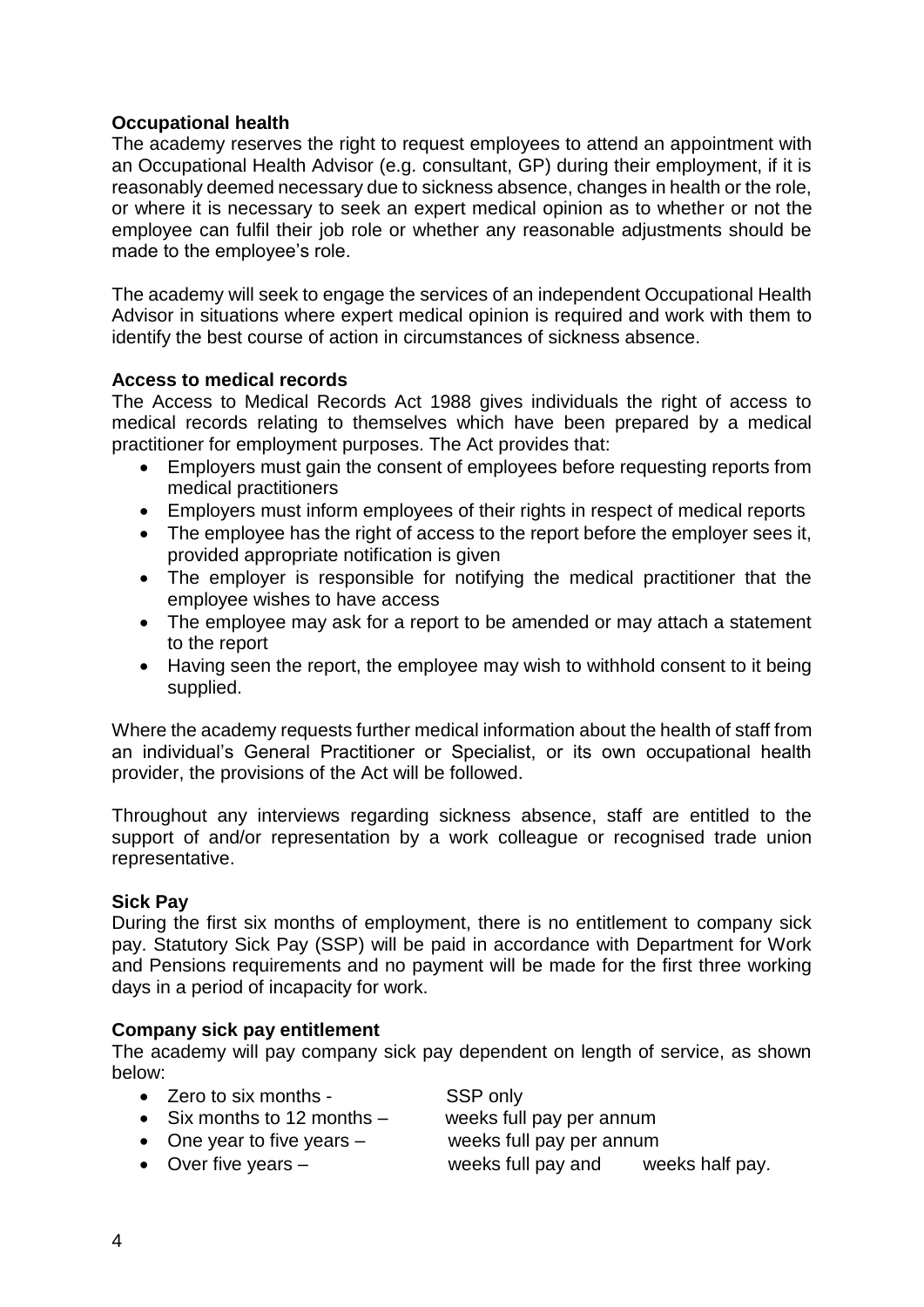Sick Pay is calculated on a rolling 12 month basis i.e. the amount of sickness during the last 12 month period.

Once Company sick pay has been exhausted, any further sick leave will be unpaid or subject to SSP in accordance with regulations and rates applicable at the time.

# **Annual leave and sick pay**

Where an employee falls sick or is injured while on annual leave, the academy will allow the employee to take sick leave and take the annual leave at a later time during the year. This policy is subject to the following strict conditions:

- The total period of incapacity must be fully certificated by a qualified medical practitioner
- The employee must contact the manager as soon as he/she knows that there will be a period of incapacity during the pre-planned annual leave in accordance with the Sickness Absence Reporting Procedure
- The employee must submit a written request no later than five days after returning to work setting out how much of the annual leave period was affected by sickness and the amount of leave that the employee wishes to take at another time
- Where the employee is overseas when he/she falls sick or is injured, evidence must be produced that the employee was sick by way of either a medical certificate or proof of a claim on an insurance policy for medical treatment received at the overseas location.

Where the employee fulfils all of the above conditions, we will allow the employee the same amount of annual leave as the amount lost due to sickness or injury.

#### **Sickness or injury shortly before a period of planned holiday**

If an employee is ill or is injured before the start of a period of planned annual leave, we will agree to the employee postponing the annual leave dates to another mutually agreed time. Any period of sickness absence will then be treated in accordance with the employer's normal policy on sickness absence.

The employee must submit a written request to postpone the planned annual leave and this must be accompanied by a letter from his/her doctor confirming that he/she is unfit to take the annual leave.

#### **Replacement annual leave dates**

Where it is agreed that an employee can take replacement annual leave at a later time, the employee should nominate replacement annual leave dates as soon as possible, with the dates being subject to the agreement of the employee's manager in the usual way.

Employees should endeavour to take any replacement annual leave within the same holiday year as the days lost as a result of sickness or injury. In the event that part or all of the annual leave is lost due to incapacity towards the end of the academy's holiday year, and there is insufficient time left during that year for the replacement annual leave to be taken, the employee will be permitted to carry over the replacement